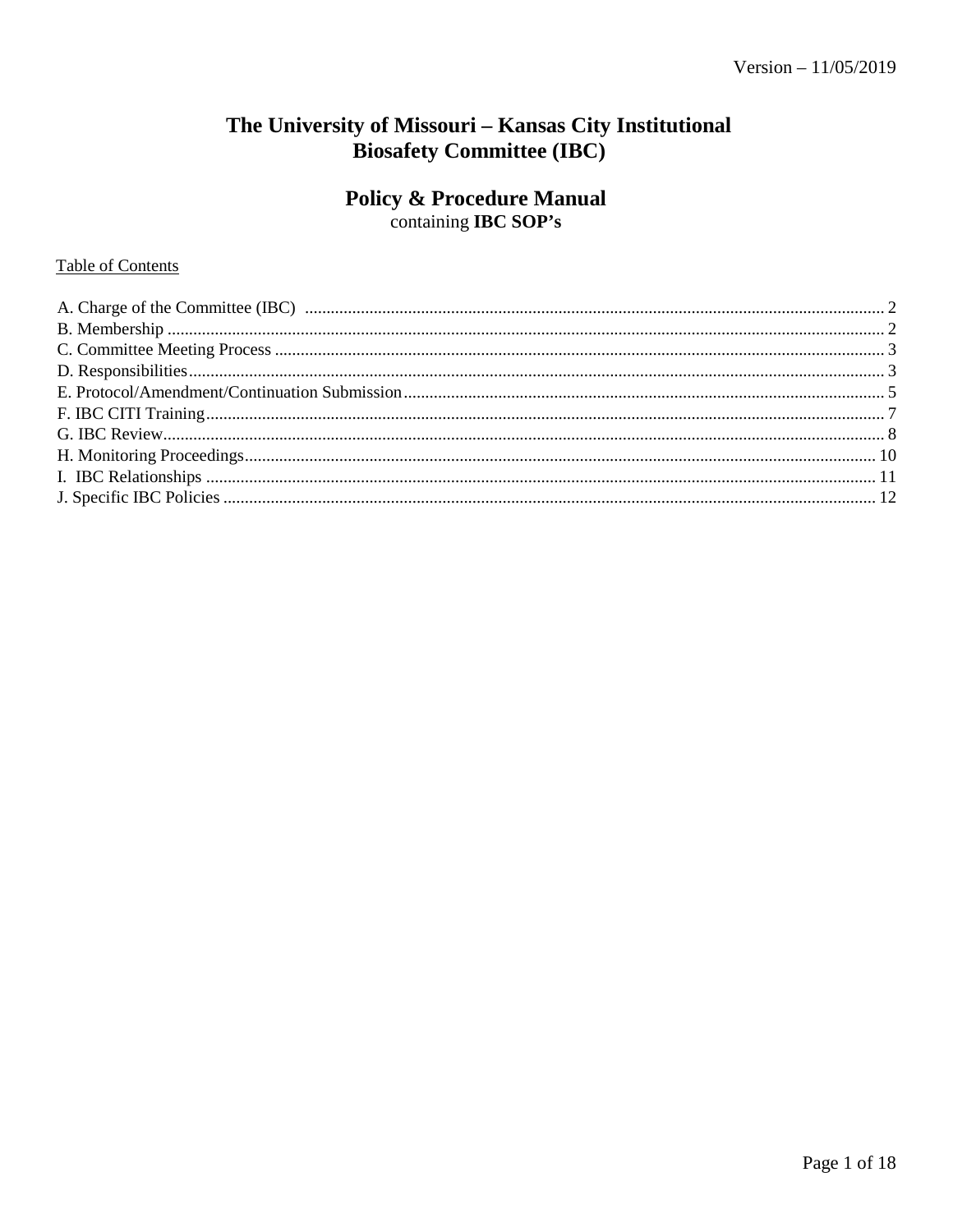## <span id="page-1-0"></span>**A. Charge of the Committee (IBC)**

The University of Missouri – Kansas City (UMKC) IBC is charged with the responsibility for review, approval and surveillance of all research and teaching involving the use of biohazards at UMKC and at those affiliated institutions with which UMKC has a current Memorandum of Understanding that the UMKC IBC is the IBC of record. Biohazards are defined as recombinant DNA, agents infectious to humans, animals or plants, other genetically altered organisms and agents, and biological toxins. Regardless of its source of financial support, all research with biohazards must be approved by the IBC and conform to IBC policies and procedures. The IBC has regularly scheduled quarterly meetings.

UMKC and the affiliated institutions lack the facilities requiring BSL-4 or ABSL-4 containment. Therefore, research requiring such containment cannot be performed at the UMKC and the affiliated institutions. UMKC currently lacks its own BSL-3 facilities. Investigators wishing to perform research at these levels need to consult with the UMKC Biosafety Officer prior to grant preparation or IBC protocol submission.

Teaching activities involving biohazardous agents, as defined above, will require an IBC protocol or IBC approval for those instances where BSL-2 conditions and precautions are indicated for research projects. Teaching activities involving procedures or organisms which only require BSL-1 precautions do not require an IBC protocol or IBC approval.

# <span id="page-1-1"></span>**B. Membership**

## **1. Composition:**

The Chancellor, in consultation with the Institutional Official and IBC Chair, has the authority to appoint members to the IBC. The committee must be comprised of no fewer than five members so selected that they collectively have experience and expertise in recombinant DNA technology and the capability to assess the safety of recombinant DNA research and to identify any potential risk to public health or the environment. At least two members shall not be affiliated with the institution. The committee shall also include at least one individual with expertise in plant, plant pathogen, or plant pest containment principles, at least one scientist with expertise in animal containment principles, and a Biological Safety Officer. Membership reflects basic federal requirements for expertise and advocacy; additional members are added as necessary or appropriate. The term of membership is three years and is renewable upon mutual agreement.

The IBC may also include non-voting members as well as voting Ex officio members. Ex Officio's serve on the IBC due to holding a particular office within the university and serve as long as they are in their respective positions. Ex officio members are voting members, counting for purposes of establishing a quorum, but do not count towards the establishment of the number of voting members necessary to to constitute quorum

## **2. Training:**

The training of members is an on-going process and begins for new members with an orientation session conducted with the staff of the IBC office and either the Chair, Vice-Chair or Biological Safety Officer. This session includes an explanation of the NIH Guidelines and the institutional policies and procedures of the IBC. The training of new members continues when they attend the regularly scheduled meetings of the IBC where they observe how members review and present the submissions that they were responsible for reviewing. The training of members continues through the discussion, which takes place over substantive issues during the review of submissions and special topic presentations during convened IBC meetings. In addition, scientific IBC members are required to complete the CITI training modules identified for IBC members.

## **3. Meeting Attendance:**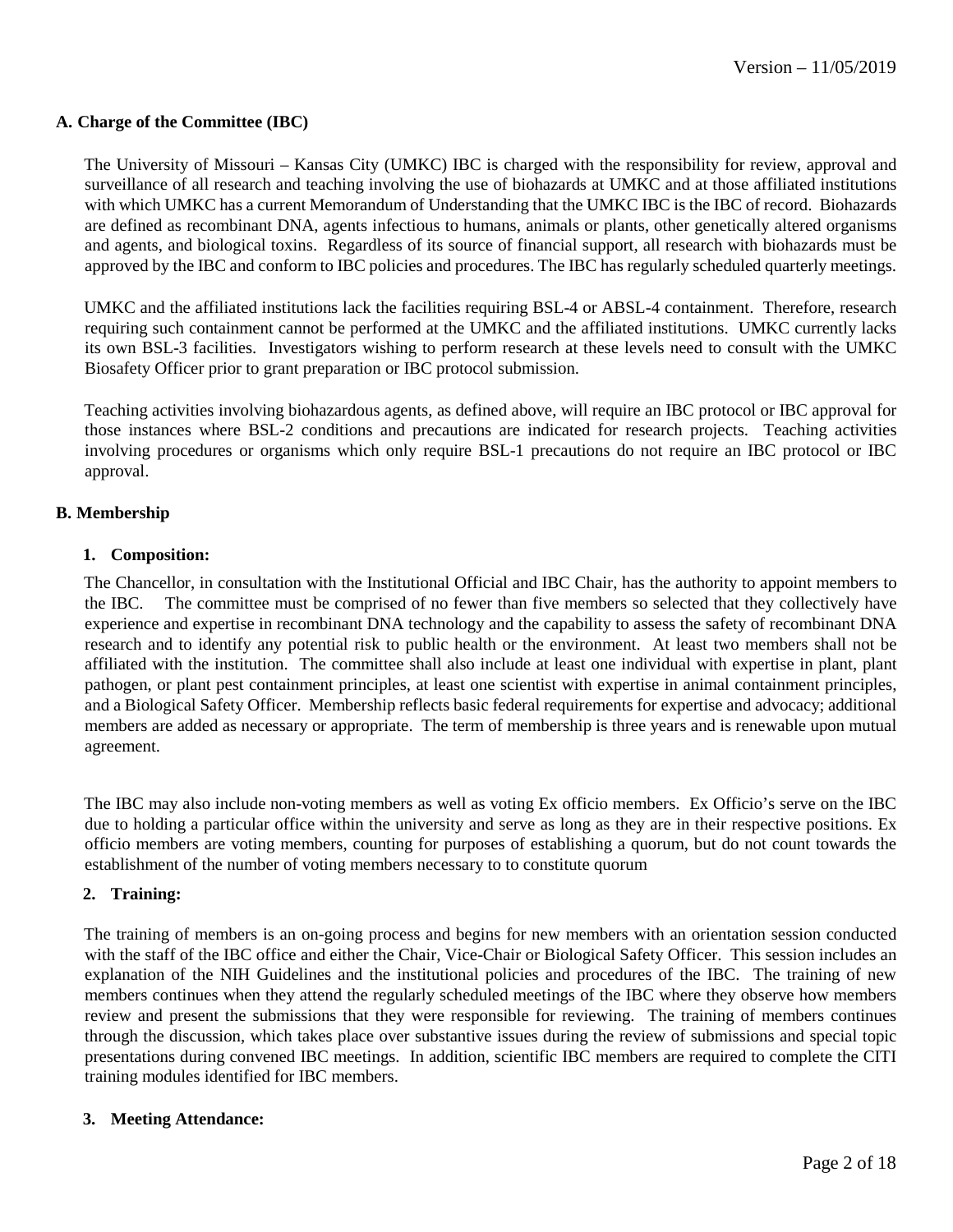Members are expected to attend the regularly scheduled quarterly meetings unless they have notified the IBC staff that they are unable to do so.

#### <span id="page-2-0"></span>**C. Committee Meeting Process**

Convened meetings of the IBC occur on a quarterly basis in August, November, February, and May. The exact dates and protocol submission deadlines can be found [here.](http://ors.umkc.edu/research-compliance/institutional-biosafety-committee-(ibc)/ibc-meetings) Meetings must contain a quorum of members in order for the meeting to be held. A quorum is 50% plus one of the voting members, excluding ex-officio members, . Per NIH Office of Science Policyit is recommended that one non-affiliated member must be present in order to establish quorum. UMKC has chosen to implement this recommendation, however, in the event neither of the unaffiliated members can be present for a convened meeting the chair can move to postpone the meeting or continue holding the meeting to avoid undue burden on the research being reviewed at the scheduled meeting. IBC members responsible for preliminary review are expected to provide an overview of the submission at the convened meeting and provide any additional comments that they might have. Reviewers that are unable to attend a meeting should provide a written summary of their review and any additional concerns to the IBC Administrators for presentation at the meeting by another committee member. For information on limitations on what members may be present during review of submissions, please consult the IBC Policy on Conflict of Interest (COI) found later in this document.

Meeting minutes will be taken in accordance with the "IBC Minutes" template policy. Once the IBC meeting minutes have been approved, an electronic copy of the meeting minutes is kept in the Office of Research Services shared drive. The minutes can be made available with the intent to provide public access to approved IBC Minutes upon request, made to the UMKC Office of Research Services. Upon request, IBC Minutes will be made available through email, specified by the NIH Office of Science Policy (OSP) as one of the appropriate methods to mitigate the need to visit UMKC in order to gain access.

## <span id="page-2-1"></span>**D. Responsibilities**

## **1. The IBC is responsible for:**

- Reviewing research and teaching conducted at the University of Missouri Kansas City and affiliated institutions involving biohazardous agents or recombinant DNA for compliance with the NIH Guidelines and the policies of the University of Missouri – Kansas City IBC;
- Notifying the Principal Investigator of the results of the IBC's review and approval;
- Lowering containment levels for certain experiments as specified in Section III-D-2-a "Experiments in which DNA from Risk Group 2, Risk Group 3, or Restricted Agents is Cloned into Nonpathogenic Prokaryotic or Lower Eukaryotic Host-Vector Systems";
- Setting containment levels as specified in Sections III-D-4-b, "Experiments Involving Whole Animals, and IIID-5, Experiments Involving Whole Plants";
- Periodically reviewing recombinant DNA research conducted at the institution to ensure compliance with the NIH Guidelines;
- Reporting any significant problems with or violation of the NIH Guidelines and any significant research-related accidents or illnesses to the appropriate institutional official and NIH/OSP within 30 days, unless the IBC determines that a report has already been filed by the PI; if this occurs at BSL-2 or above, the report must be made immediately and
- The IBC may not authorize initiation of experiments, which are not covered by the NIH Guidelines until NIH establishes the containment requirement.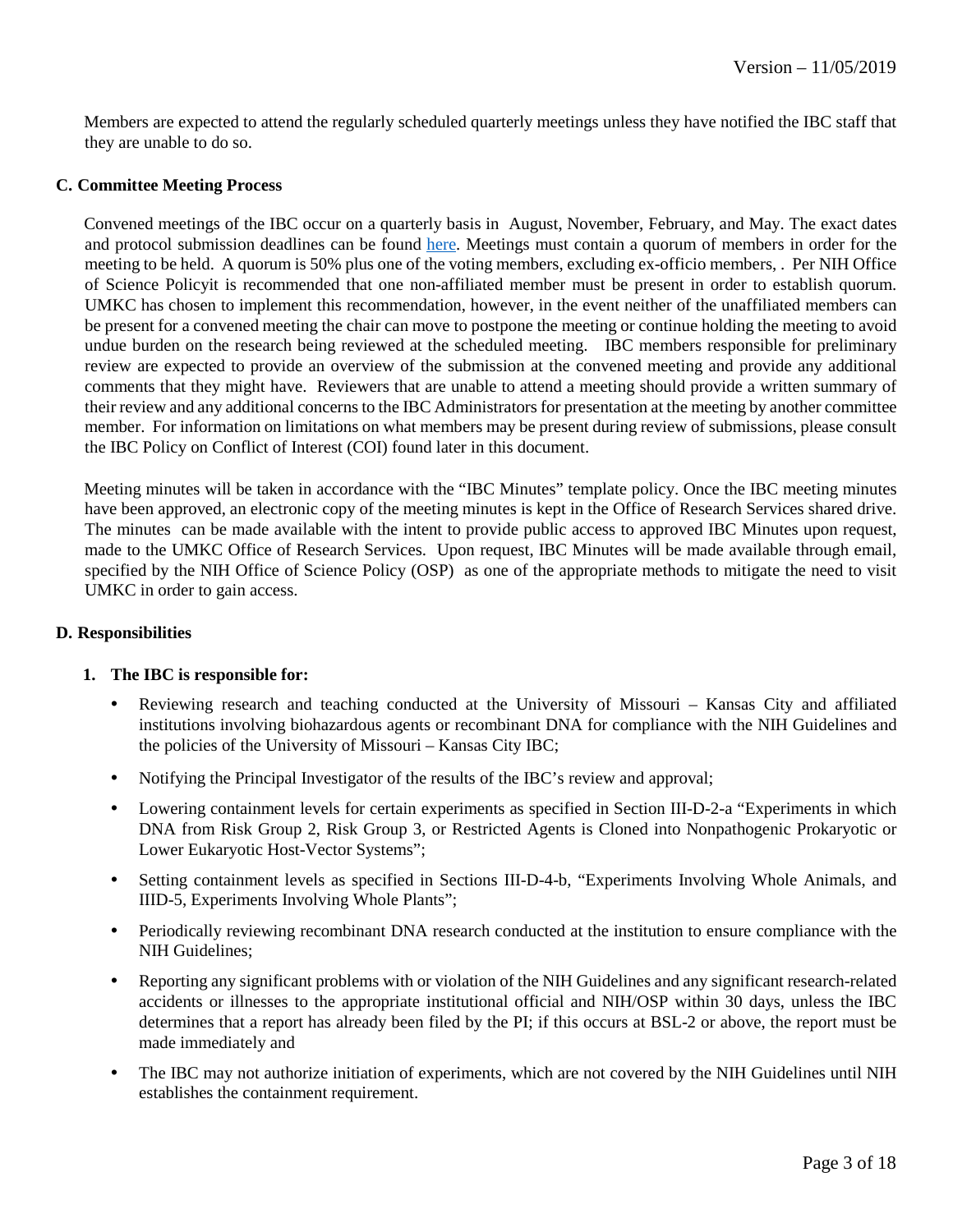- Screen applications to ensure the experiments and/or specific pathogens used do or do not fall under the Dual Use Research of Concern (DURC) category.
	- (a) Educate the Principal Investigator regarding the specific pathogens and categories of experiments that are involved in DURC.
- Ensure that each Principal Investigator has complete the CITI Dual Use Research of Concern module and can make an educated determination for their application.

# **2. IBC Chair:**

The IBC Chair approves the agenda for the convened meetings of the IBC, approves attendees other than IBC members or staff, and directs the meeting deliberations of the committee. The Chair calls the meeting to order, requests motions and seconds, and closes the meeting once it has concluded its business. The Chair assigns subcommittees (i.e., a subset of IBC members) as needed to review an issue prior to official committee review at a convened IBC meeting. The Chair also signs all IBC letters documenting official committee decisions made at a convened meeting and reviews the responses of the Principal Investigators to Pending-Conditions or Deferrals. The Chair may request other committee members for assistance in reviewing the responses of Principal Investigators. The Chair is authorized to bring back any submission to a convened meeting of the IBC if he/she is not satisfied with the Principal Investigators response to Conditions approved by the IBC.

## **3. Principal Investigator:**

On behalf of the institution, the Principal Investigator or the faculty member, responsible for teaching activities that involve biohazards, is responsible for full compliance with the NIH Guidelines in the conduct of recombinant DNA research and for adherence to the policies and procedures of The University of Missouri – Kansas City IBC. The PI should take particular note of the following responsibilities:

- The PI should make the initial determination of the required levels of physical and biological containment in accordance with the NIH Guidelines and the most recent edition of the BMBL (Biosafety in Microbiological and Biomedical Laboratories).
- The PI should select the appropriate microbiological practices and laboratory techniques to be used for the research.
- The PI needs to ensure that all staff listed have thoroughly read the approved protocol before submitting, and that they have access to the currently approved version.
- The PI should ensure that the staff listed on the protocol have sufficient knowledge and are sufficiently trained to safely perform the responsibilities for which they have been assigned.
- The PI ensures that the protocol participants fully understand the steps necessary following any spills or potential exposures with the agents described in the protocol.
- The PI should report any significant research-related accidents and illnesses to the IBC within 30 days.

For human gene transfer research, the following unique responsibilities of the Principal Investigator should be noted:

- The PI responsible for this research must ensure that all aspects of Appendix M of the NIH Guidelines have been appropriately addressed.
- For a clinical trial site, he PI must ensure that no research participant is enrolled until the following documentation has been sent to the NIH OSP:
	- o IBC approval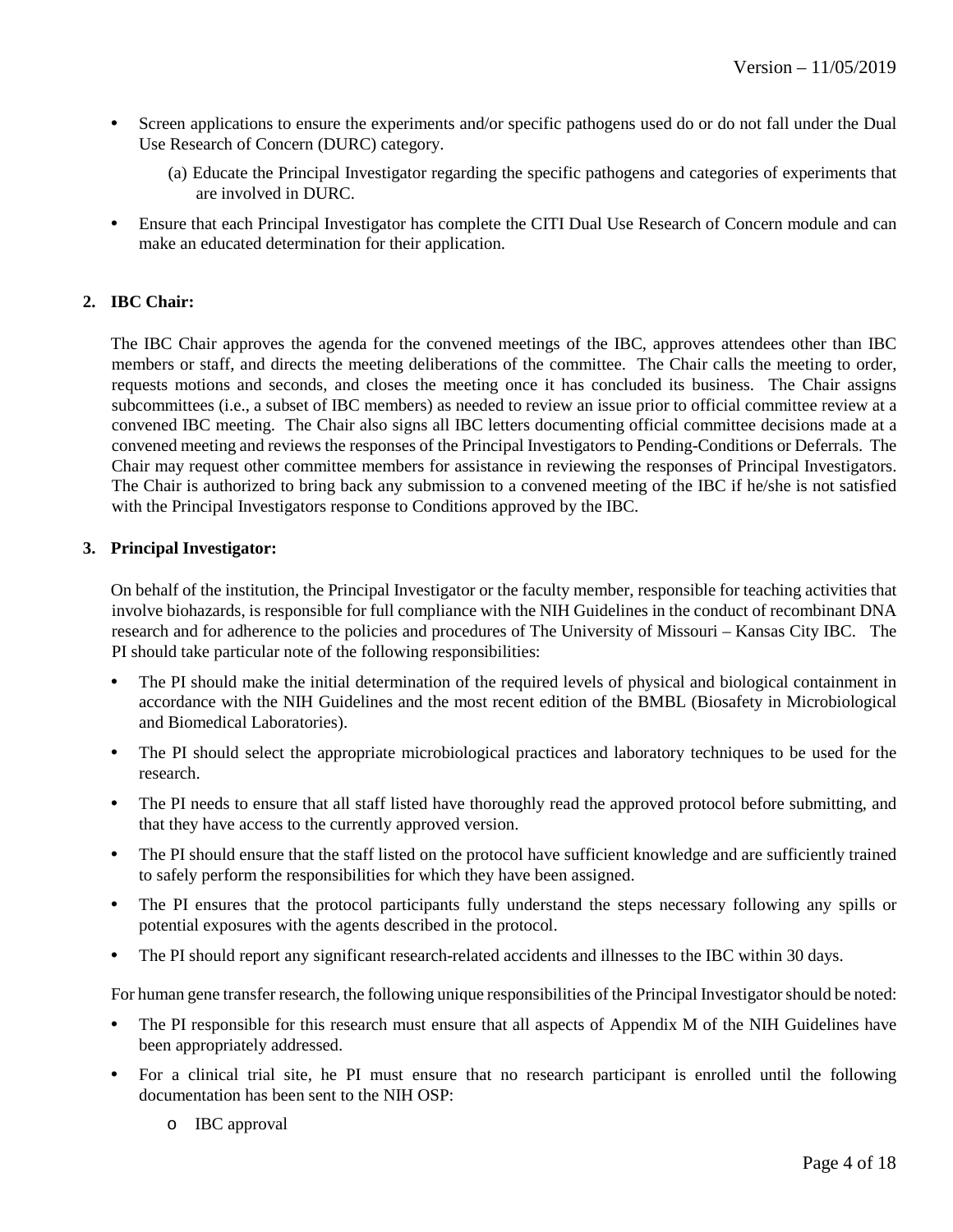- o IRB approval
- o IRB-informed consent document
- o Curriculum vitae of the PI
- o NIH grant number(s) if applicable
- The PI must prepare a written report of any serious adverse event that is both unexpected and associated with the use of the gene transfer product (i.e., there is a reasonable possibility that the event may have been caused by the use of the product) and any finding from tests in laboratory animals that suggests a significant risk for human research participants including reports of mutagenicity, teratogenicity, or carcinogenicity. The report must be clearly labeled as a "Safety Report" and must be submitted to the NIH Office of Science Policy (OSP)Activities and to the UMKC IBC that approved the protocol within the timeframes set forth in Appendix M-I-C-4-b of the NIH Guidelines.

## **4. Biological Safety Officer:**

The responsibilities of the BSO include, but are not limited to:

- Serving as a voting Member of Institutional Biosafety Committee;
- Conducting periodic laboratory inspections to ensure that appropriate laboratory standards as determined by the IBC are rigorously followed;
- Reporting to the IBC and the institution any significant problems, violations of the NIH Guidelines, and any significant research-related accidents or illnesses of which the BSO becomes aware unless the BSO determines that a report has already been filed by the PI;
- Developing emergency plans for handling accidental spills and personnel contamination and investigating laboratory accidents involving recombinant DNA or biohazardous agent research;
- Providing advice on laboratory security, providing technical advice to PI's and the IBC on research safety procedures;
- Developing, deploying & overseeing a comprehensive Biosafety program for the institution;
- Together with the IBC, oversees review of IBC-approved and reported BSL-1, BSL-2 and BSL-3 research projects on campus and at the member institutions, and conduct all relevant inspections for these facilities;
- Conduct biosafety risk assessments and training to ensure the institution is in compliance with all applicable federal biosafety laws and regulations;
- Collaborate with investigators and staff in all matters related to biosafety;
- Provide expertise for the design and management of containment facilities; and
- Serve the University as a resource and leader in all aspects of education and training in biosafety.

## <span id="page-4-0"></span>**E. Protocol/Amendment/Continuation Submission**

The IBC Protocol Review/Approval Application Forms used to register and renew research protocols, along with the Biosafety Level and Risk Group listings, are available at: <http://www.umkc.edu/ors/ibc/>

## **1. Initial Registration**

• The IBC Protocol Review/Approval Application Forms must be submitted to the IBC and approval granted prior to experimentation beginning for any BSL-2, BSL-3 and recombinant research covered by the NIH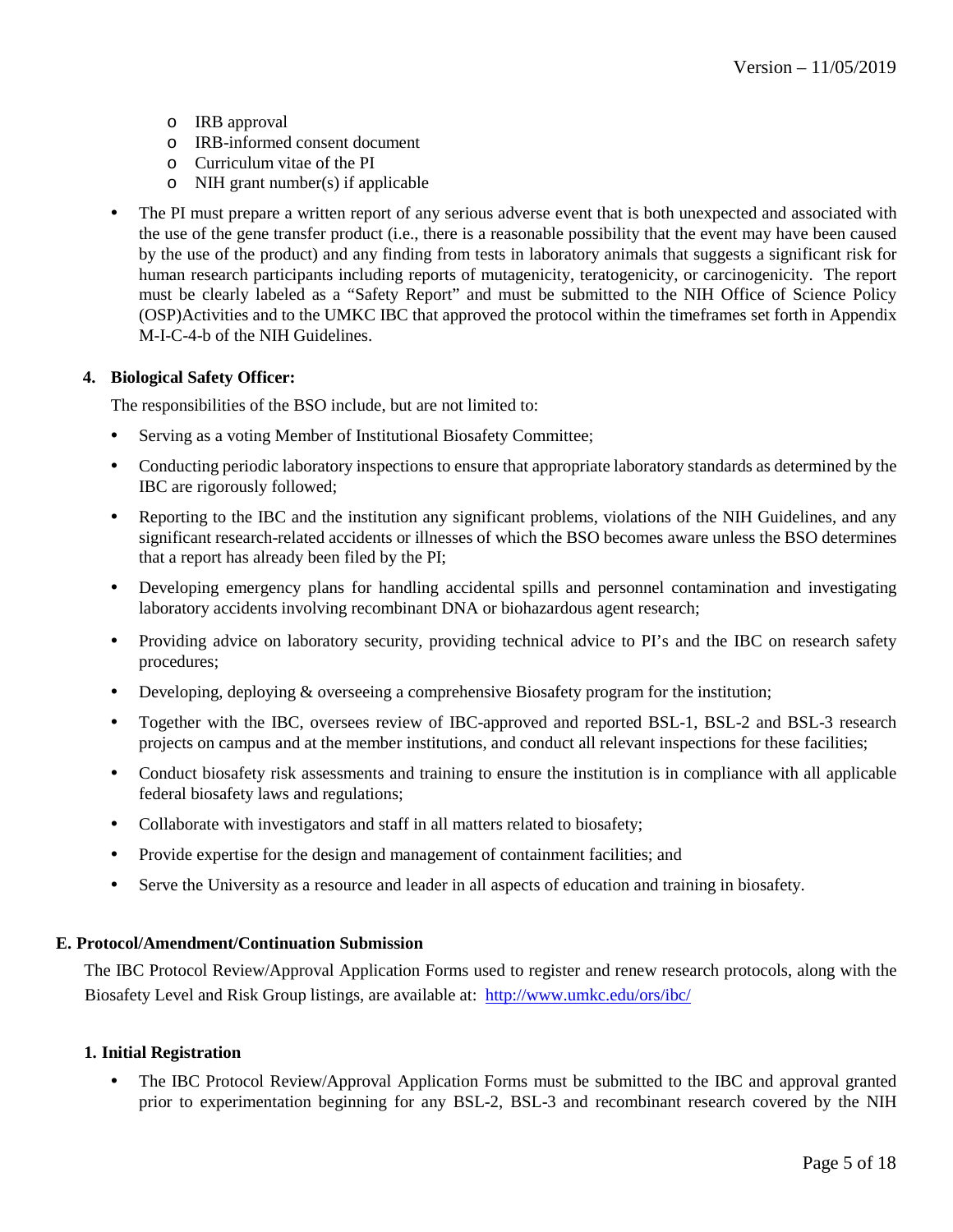Guidelines, Sections III-A through III-D. The approval is valid for 3 years, with an annual review during this time.

- As defined by the NIH Guidelines, BSL-1 recombinant research under Section III-E requires submission of IBC Protocol Application Forms at the time research is initiated.
- BSL-1 exempt recombinant research under Section III-F of the NIH Guidelines, must be reported to the IBC using IBC Protocol Application Forms at the time research is initiated.
- The IBC Protocol Review/Approval Application Form includes a Biosafety Level evaluation and checklist. It solicits information about the PI's facilities, engineering controls, containment equipment, and safety procedures. This information must be completed in full when submitting application.
	- o The Biological Safety Officer will arrange for an inspection of the lab to assess whether engineering controls and containment facilities are appropriate for the designated Biosafety Level.
- Any new application must be signed by the PI and the applicable department chair (or the chair's supervisor in case the PI is the department chair).

# **2. Annual Review and Amendments**

- To maintain a valid IBC protocol throughout the 3-year approval period, an annual review is required.
- Approximately 60 days, 30 days, and two weeks before the end of the annual approval period, the IBC Administrator will remind the PI to submit a renewal response. Application Forms marked 'continuation' or 'amendment' should be submitted if the protocol continues without or with changes, respectively.
- Irrespective of the annual review deadline, a PI shall file amended Application Forms at any time that significant changes are made in the approved protocol. Significant changes includes changes in personnel involved in the protocol research; changes in the rooms and facilities available for and used by the protocol research; changes in biological sources and uses; changes in species, tissues, cell lines, cell types or genes; changes in recombinant procedures and/or the components, methods and products used or produced in recombinant procedures.
- Applications for minor amendments and annual renewal continuation submissions require at least a PI signature. Amendments which are judged to involve changes in departmental requirements or commitments must be signed by the PI and the applicable department chair (or the chair's supervisor in case the PI is the department chair).
- In case amendments are approved by the full IBC, or minor updates are approved by the IBC chair and BSO, the date for the next annual renewal is redefined as being 12 months from the approval date, except that no annual renewal date can be later than the 3-year protocol re-registration date.
- The use of updated Application Forms and appendices may be requested from Principal Investigators at the time of annual renewal or when an amended protocol is submitted in case significant form changes which address regulatory compliance issues have been approved by the IBC.

# **3. Re-Registration**

- After 3 years, the PI must submit a new Application using all currently approved forms.
- Approximately 60 days, 30 days, and 2 weeks before the end of the approval period, the IBC Administrator will remind the PI to submit a new protocol Application Form including all applicable appendices.
- The 3-year re-registration application must be signed by the PI and the applicable department chair (or the chair's supervisor in case the PI is the department chair).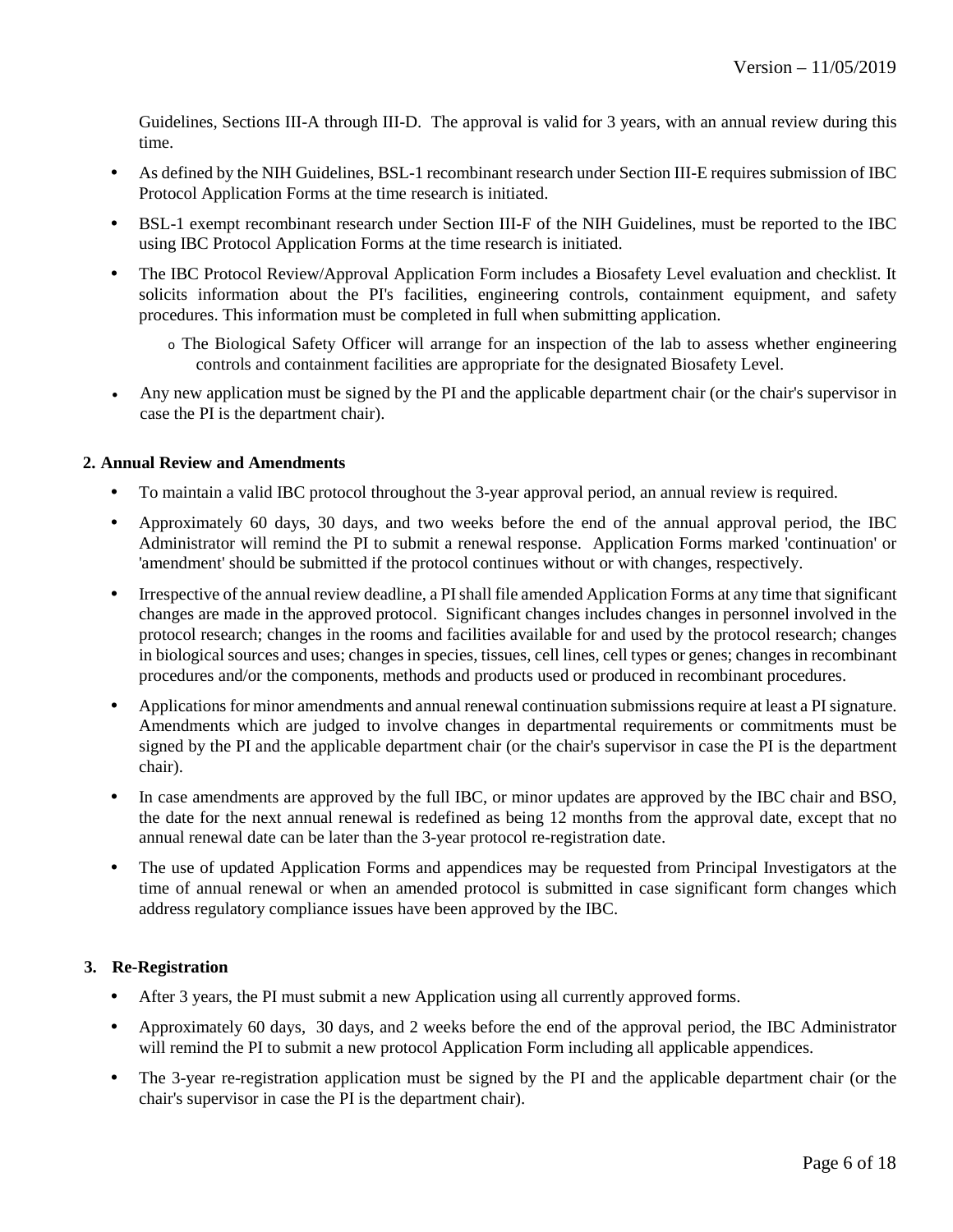# <span id="page-6-0"></span>**F. IBC CITI Training**

## **1. CITI Training Requirements**

- UMKC has contracted with CITI, the Collaborative Institutional Training Initiative, at [http://www.citiprogram.org](http://www.citiprogram.org/) to provide training courses in Biosafety and Recombinant Research in order to comply with federal training requirements.
- Principal Investigators (PI), co-PIs and all researchers on IBC protocols as well as IBC members, BSOs and other University staff involved in or acting in support of research involving biosafety issues are required to complete selected courses and course modules, as appropriate for the type of research covered by this IBC protocol. The IBC application form specifies modules required for each type of protocol.
	- o All Principal Investigators are required to complete or have completed the Dual Use Research of Concern module for any new or renewal application.
	- o New IBC protocols and 3-year renewal submissions will be approved by the IBC only after all listed persons have completed required CITI courses.
	- o In the case of changes in listed research personnel, required courses must be completed by new researchers before they begin research covered by this protocol.

o Annual renewals within the 3 year authorization period of a protocol require completion of the 'Biosafety Refresher Course' (and possibly 'OSHA Bloodborne Pathogens') by all listed personnel.

# **2. Classifications**

- a. **Non-exempt NGL III-C, III-D and above** requires full authorization to do any of the research at any BSL containment level. Non-compliance of PI or of any listed researcher shall prevent authorization of a new or 3-year renewal protocol; failure to update researcher information and/or of new researchers to complete the required CITI training before participation in a protocol shall result in suspension of the protocol authorization until all requirements have been met and a new authorization has been issued at a regular IBC committee meeting. The auditing BSO is authorized to issue a suspension notice to the PI if non-compliance is identified. The supervisor of the PI, the ORS Research Compliance Officer, the ORS IBC manager, and all members of the IBC will be copied on this notice. Re-authorization by the IBC will result in an official notice, copied to the same people.
- b. **BSL-2 and BSL-3 research.** Non-compliance of PI or any listed researcher shall prevent authorization of a new or 3 year renewal protocol; the IBC can decide that authorization will be provided after the ORS IBC manager has confirmed that all CITI training requirements have been met; failure to update researcher information and/or of new researchers to complete the required CITI training before participation in a protocol shall result in suspension of the protocol authorization until all training requirements have been met. The auditing BSO is authorized to issue a suspension notice to the PI if non-compliance is identified. The supervisor of the PI, the ORS Research Compliance Officer, the ORS IBC manager, and all members of the IBC will be copied on this notice. The ORS IBC manager is responsible for the verification that all CITI training has been completed. Once all training requirements have been met, the IBC manager will inform the PI, the supervisor of the PI, the ORS Compliance Officer, the BSO and the IBC chair of reauthorization of the protocol. The IBC will be informed of these actions at the next scheduled IBC meeting.
- c. **Non-exempt NGL III-E (at BSL-1)**, where recombinant research can be initiated provided that a protocol application is submitted. Non-compliance of PI or any listed researcher shall prevent authorization of a new or 3 year renewal protocol; the IBC can decide that authorization will be provided after the ORS IBC manager has confirmed that all CITI training requirements have been met; failure to update researcher information and/or of new researchers to complete the required CITI training before participation in a protocol may result in suspension of the protocol authorization by the auditing BSO until all training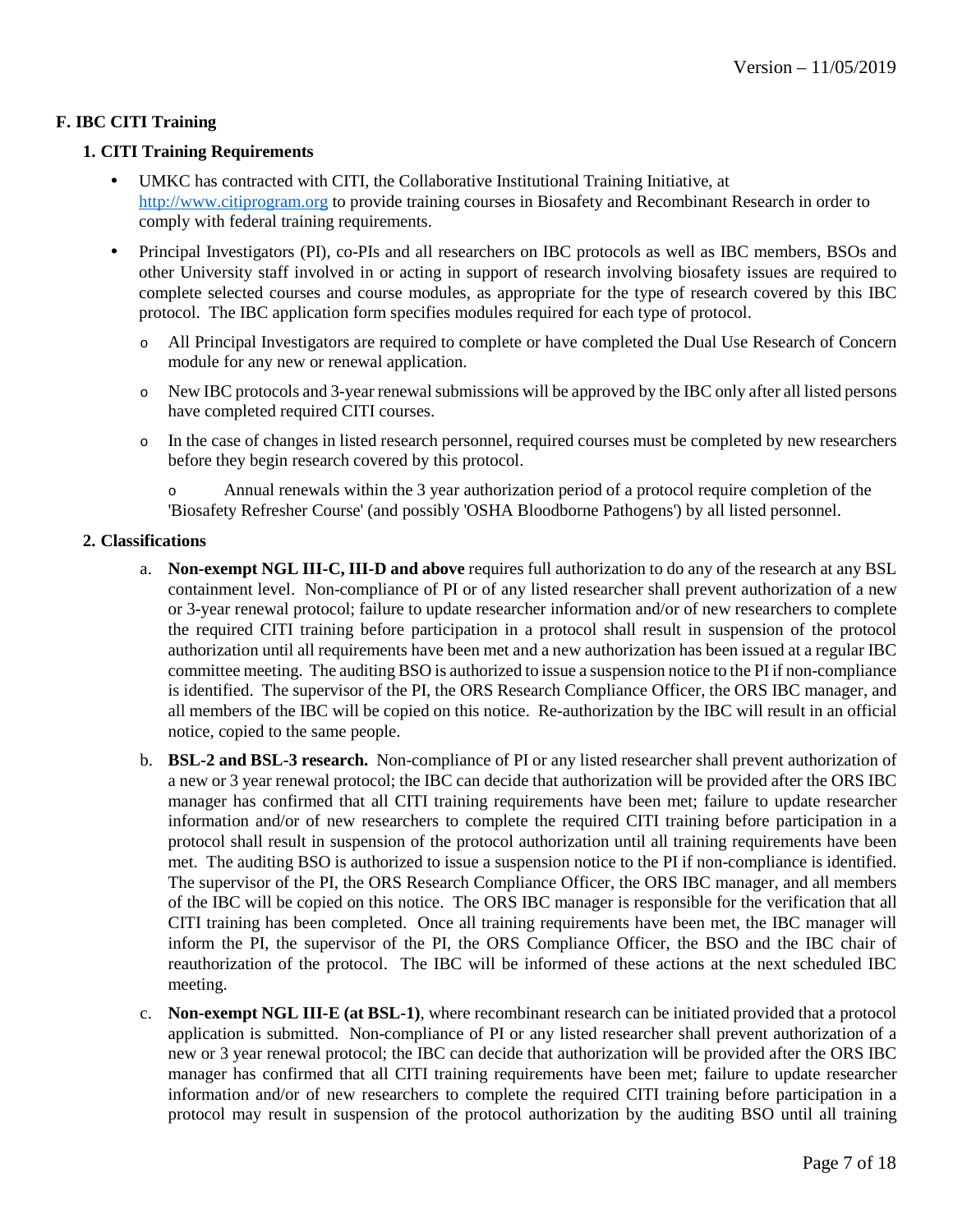requirements have been met. The auditing BSO will provide the PI, the ORS Compliance Officer, the ORS IBC manager and the IBC chair with the necessary information and the basis for the suspension or any delay in suspending the protocol. The ORS IBC manager is responsible for the verification when all CITI training has been completed and will inform the BSO, who may lift the suspension. The BSO will report on any actions taken at the next scheduled IBC meeting.

d. **Exempt NGL III-F (at BSL-1)** protocols are acknowledged by the IBC but cannot be suspended by the IBC. Non-compliance of the PI or of listed researchers will result in action by the BSO, which hopefully will result in completion of the expected CITI training when it is made clear that this training is not punitive, but intended to educate and to protect researchers and the community of valid risks.

# <span id="page-7-0"></span>**IBC Review**

## **3. Administrative and Pre-review Processes**

- Each initial submission of a new or 3-year re-registration application to the IBC administrator in the ORS Research Compliance Office is identified by a new protocol number, e.g. '19-12' if the year of submission is 2019 ('19' for 2019) and in 2019 already 11 new or re-registration applications have been received.
- The receipt date is noted on any application received at the Research Compliance Office to allow distinction between versions of the same protocol produced for resubmissions, amendments and continuations.
- Upon receipt, each application is immediately forwarded by the IBC Administrator by way of email to the IBC Chair and the applicable BSO for pre-review, together with a review sheet with protocol number, title, name of the PI and a list of review items that are required for any recombinant protocol.
- The PI is invited to provide new Application Forms or appendices in case Chair and BSO review identifies the absence of required information or forms or the use of other than the latest IBC-approved application forms. This request is routinely made by the IBC Administrator.
- Based on the type of submission and assessment by the IBC Chair and BSO, the decision is made by the chair and the respective BSO whether a full IBC review is required or whether a Chair-and-BSO review might be allowed. The latter option only exists for amendments limited to personnel changes or involving minor changes in approved protocols. All other protocols must be reviewed and approved by the full IBC. Administrative or expedited approval processes for new or 3 year re-registration applications are not allowed.
- In case review of an application requires expertise missing in IBC Chair and BSO, a member of the IBC with appropriate expertise will be requested to participate in the pre-review process. Pre-review of protocols involving human gene transfer must also be pre-reviewed by a physician. In case the necessary expertise is not present among IBC members, the IBC Chair will invite external experts to participate in the pre-review. Such experts will be invited as guest experts to participate in the full IBC review.
- The BSO will arrange for an inspection of the laboratory space(s) used for the protocol research to assess whether engineering controls and containment facilities are appropriate for the applicable Biosafety Level classification.
- The IBC Administrator reviews whether protocol researchers have fully complied with required training. If training deficiencies are identified, the IBC Administrator informs the applicable researcher(s) of this fact and provides information how to fulfill all training requirements.
- The IBC Administrator reviews whether the research involves the use of animals, covered by IACUC regulations. The IBC Administrator confirms if there is an associated Institutional Animal Care and Use (IACUC) protocol submission that matches what is described in the IBC submission. If not, the PI is informed that IACUC approval is also required. The IBC Chair is copied on that communication. **IBC approval is required before IACUC approval is granted.**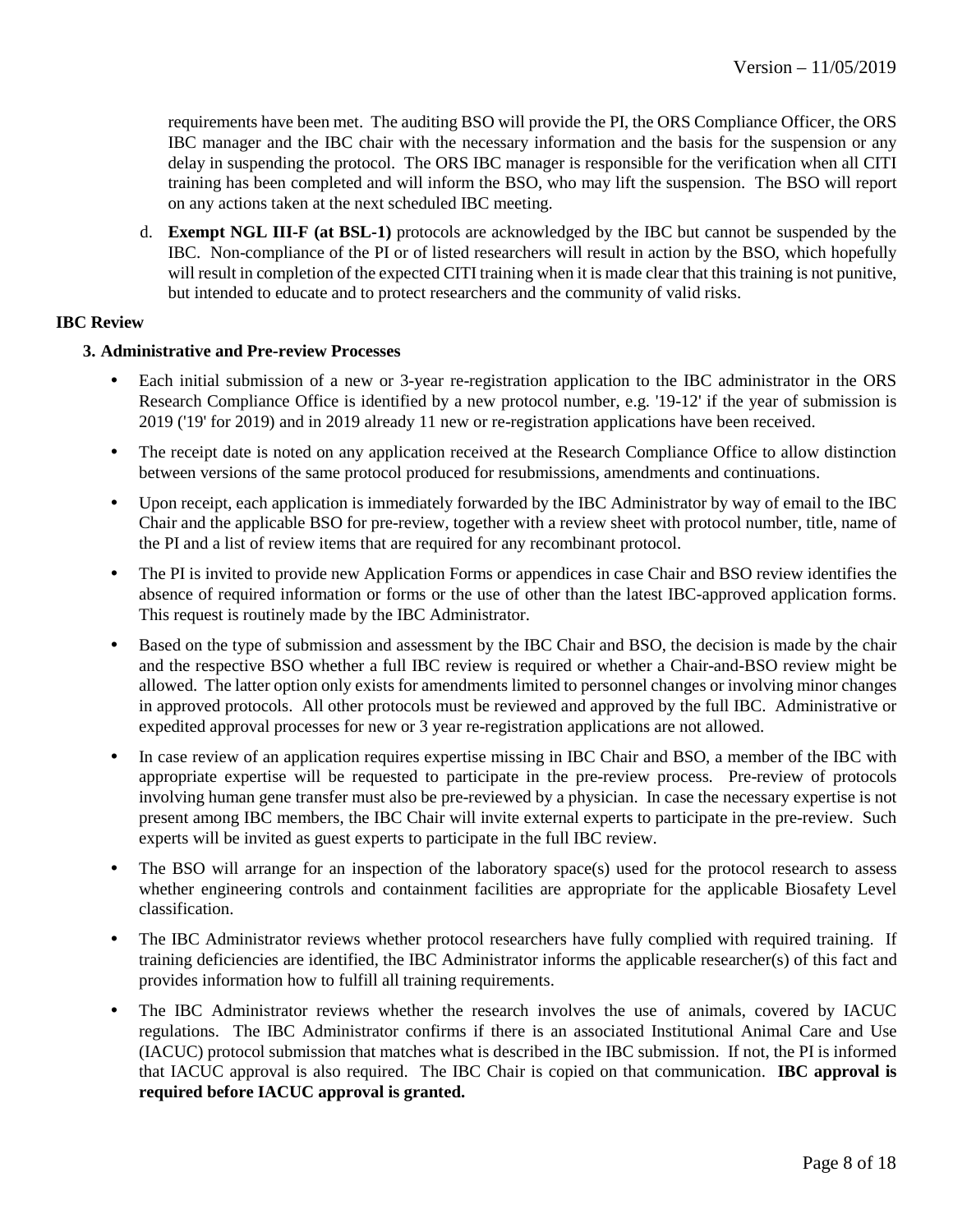- The IBC Administrator reviews whether the research involves the administration of biohazardous or recombinant agents to humans or the acquisition of tissues directly from humans. The IBC Administrator will confirm with the Institutional Review Board (IRB) if there is an associated IRB protocol submission. If not, the PI is informed that IRB approval is also required. The IBC Chair is copied on that communication. **IBC approval is required before IRB approval is granted.**
- The IBC Administrator reviews whether the research involves the use of radioactive materials or radiation producing devices. The IBC Administrator will confirm with the Radiation Safety Committee (RSC) if required approvals have been issued. If not, the PI is informed that RSC approval is also required. The IBC Chair is copied on that communication. **RSC approval is required before IBC approval is granted.**
- Questions or concerns raised during preliminary review need to be addressed prior to placing the submission on the agenda of the next convened meeting of the IBC.

# **4. Limited Review by IBC Chair and BSO**

- Expedited or limited review of new or 3-year re-registration applications is not possible. A full IBC review is required, irrespective of anticipated or requested biosafety containment requirements or classification based on NIH Recombinant Guidelines.
	- a. Note that exempt recombinant research (Section III-F) and non-exempt recombinant research described by Section III-E of the NIH Guidelines, provided that BSL-1 containment suffices, can be started before IBC review and approval.
	- b. Research at higher BSL containment levels or recombinant research described by Section III A-D of the NIH Guidelines cannot be started before IBC approval has been obtained.
- Amendment and annual continuation submissions are reviewed by the IBC Chair and by the BSO responsible for the institution of the PI. In case of any significant changes, a full IBC review is required (see below). If changes are limited to IBC-trained personnel or to variations of genes, vectors, hosts, cells, tissues and species, which are essentially equivalent to the IBC approved entities, approval by IBC Chair and BSO can suffice if both agree that no full IBC review is required.
- A duly signed Application Form must have been received by the IBC Administrator before IBC Chair and BSO can approve submissions with personnel or minor protocol amendments or annual renewal continuation submissions without changes.
- The IBC Administrator is informed of the approval by IBC Chair and BSO. The IBC Administrator emails the information of approval, including the deadline for the next protocol renewal or re-registration date, with copies to IBC Chair and BSO.
- All submissions reviewed and approved by the IBC Chair and BSO are listed on the agenda for the upcoming IBC meeting.

## **5. Convened Full IBC Committee Review**

- Application Forms, including all applicable Appendices, must be in the hands of the IBC Administrator, the IBC Chair and the applicable BSO no less than 2 weeks prior to the scheduled quarterly IBC meeting, posted on the IBC website, in order to be listed on the meeting agenda for IBC review.
- A duly signed Application Form must have been received by the IBC Administrator prior to the IBC meeting to allow review by the IBC.
- New applications and 3-year re-registration submissions are always reviewed by the full IBC. Any other submission which is deemed to require full IBC review by pre-reviewing IBC Chair or BSO, will be reviewed by the full IBC.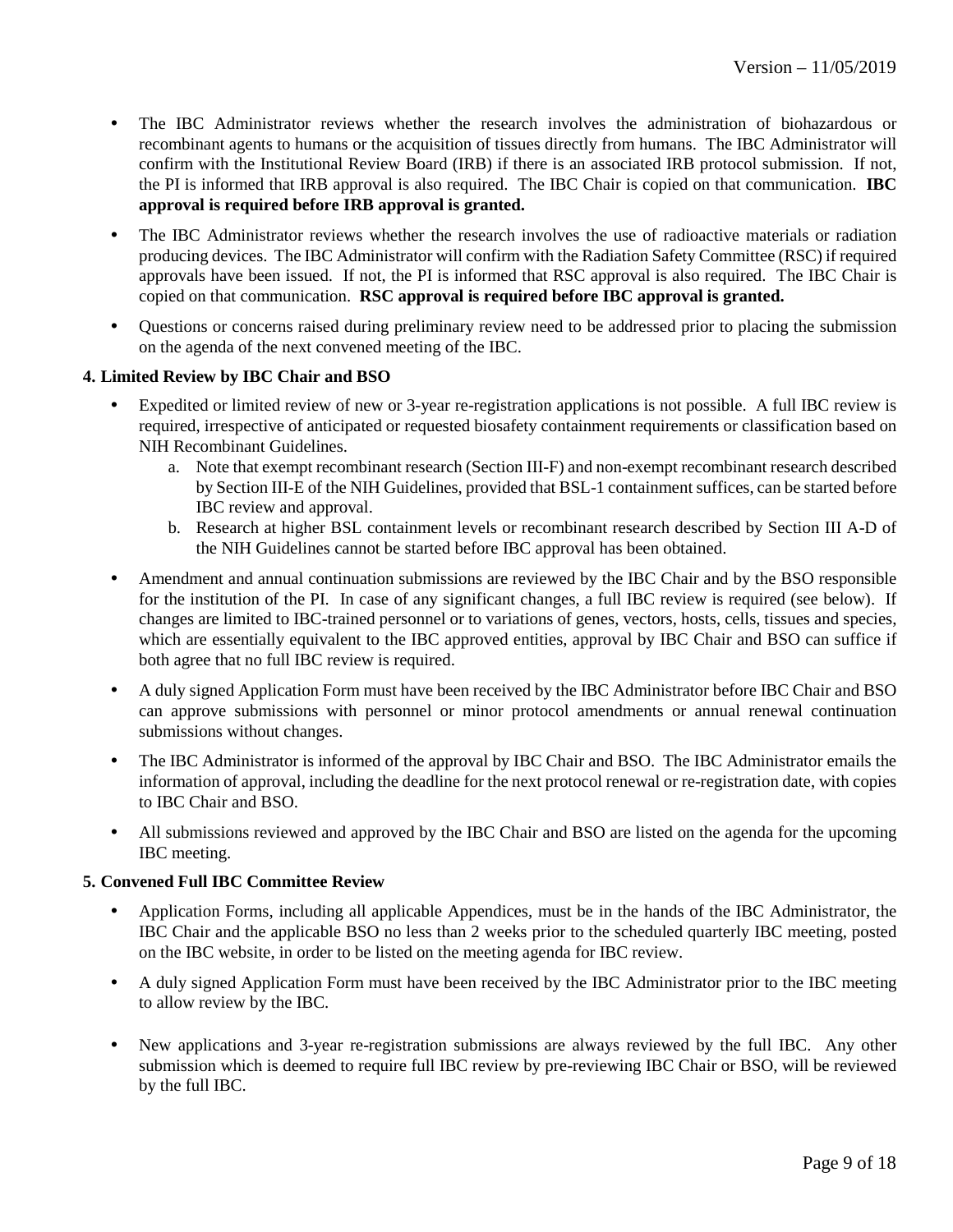- All Application Forms and Appendices submitted for full IBC review will be provided to all IBC members at the time that the meeting agenda is distributed, at least 3 working days prior to the meeting.
- IBC submissions on the agenda are presented by the BSO involved in the pre-review or by the IBC member or invited external expert involved in the pre-review. Issues raised by IBC members are addressed. At this time the committee determines if there are remaining issues or concerns that must be satisfactorily addressed by the PI prior to approval.
- At the conclusion of the committee review, the committee has the following decision options:
	- <sup>o</sup> **Approved or Approved with Comment:** The protocol submission satisfactorily addresses all issues and the submission is fully approved with no modification by the PI necessary.
	- <sup>o</sup> **Approved with Stipulations:** The protocol submission is approved, but the approval is limited pending satisfactory resolution to specific issues (e.g., Animal work may not begin until IACUC has approved the corresponding animal protocol).
	- <sup>o</sup> **Pending-Conditions:** Minor issues remain that must be addressed by the Principal Investigator prior to approval. The revised protocol submission is reviewed by the IBC Chair and BSO.
	- <sup>o</sup> **Deferred:** Significant issues remain, requiring the full committee to review the PI's response.
	- <sup>o</sup> **Rejected:** The protocol submission is not approved and has been withdrawn from further consideration by the committee.

## **6. Delinquent PI Responses to IBC Review Letters**

Failure to respond to submission review letters within 30 days will result in a Final Notice letter from the IBC Administrator on behalf of the IBC Chair. If the PI fails to respond to the Final Notice in 30 days, this will result in withdrawal of the original submission. The PI needs to contact the IBC office if the PI is unable to respond to the review letters on a timely basis.

## <span id="page-9-0"></span>**H. Monitoring Proceedings**

## **1. Annual Survey**

• The Annual Survey process, as part of annual laboratory inspections, confirms the staff members who are working on the project, the location of the work, the certification dates of biosafety cabinets, and to remind the PI to review the approved protocol and to request revisions and acquire approval from the IBC prior to initiating any changes.

## **2. Lab Inspections**

• EHS – General:

All buildings and laboratories comprising the University of Missouri – Kansas City are inspected on an annual basis to identify and locate infractions of fire, laboratory, radiation or general safety concerns. All laboratories of affiliated institutions are inspected on an annual basis by the respective Biosafety Officer of that institution.

• Biosafety Officer/BSO -

Annually and at the request of the IBC, the Biosafety Officer conducts BSL-2, ABSL-2, BSL-3 and ABSL3 inspections based upon the standards set forth in most current edition of the *BMBL,* the NIH *Guidelines for Research Involving Recombinant DNA Molecules* and the *Select Agent Regulation.* In addition, BSL-3 and ABSL-3 inspections are conducted semi-annually and prior to the initiation of BSL-3 research. At the IBC meeting, the responsible BSO will present a detailed summary of each inspection that was conducted after the last scheduled meeting/presentation of inspections. These reports will include any inspections conducted for initial purposes or the semi-annual scheduled inspections.

 After each protocol on the meeting agenda, the BSO will provide a summary of the correlating inspection.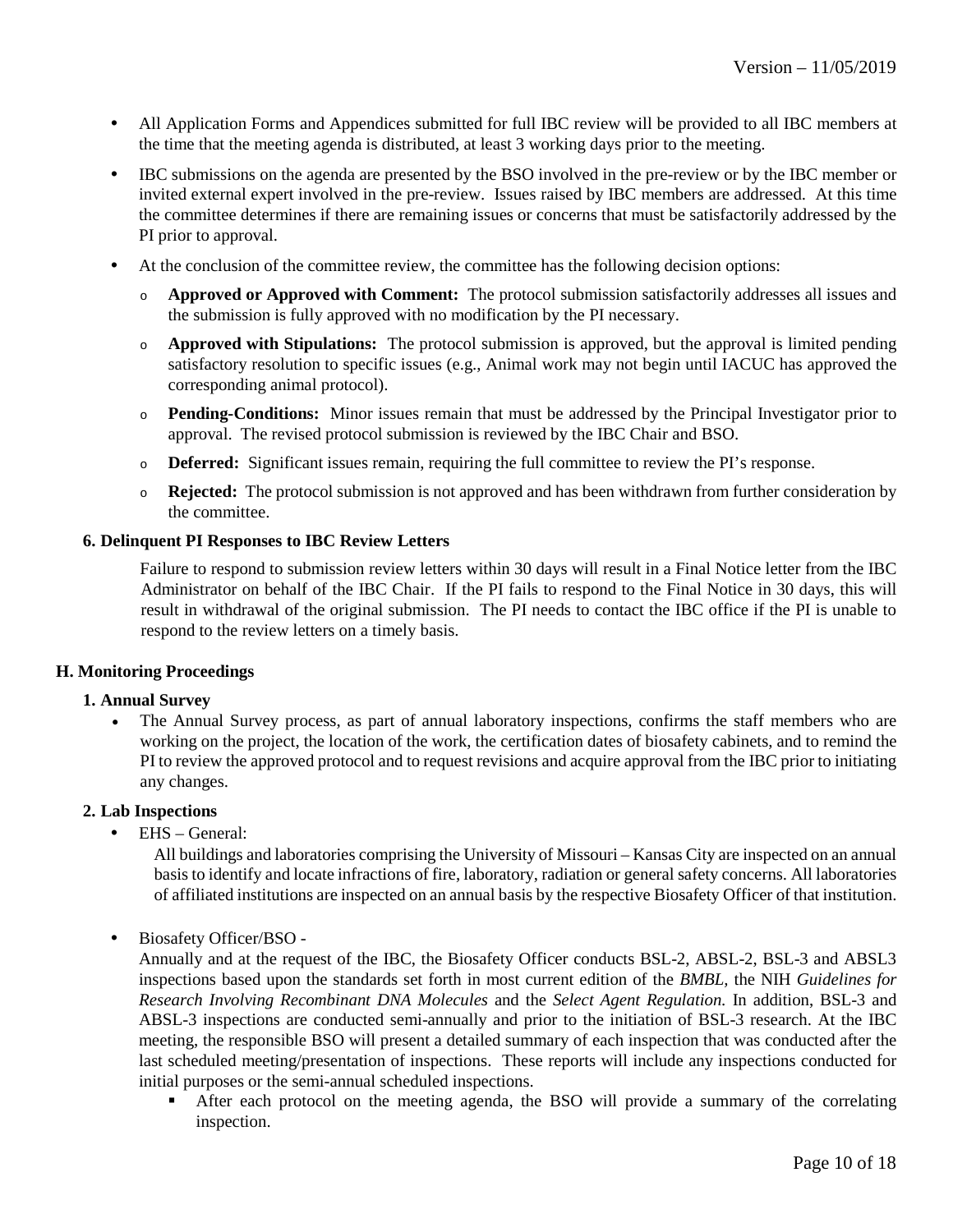- The audit report should specify the quarter for the next regular audit, and/or should specify, based on noted deficiencies, at which date an ad-hoc audit will be executed to review whether and how noted deficiencies have been remedied.
- If an audit reveals major, unacceptable deficiencies in laboratory biosafety conditions or practices, the BSO will immediately contact the IBC Chair to discuss appropriate action, which may include an order of cessation of all laboratory work until biosafety conditions are met. Any action of this matter by BSO and IBC Chair will be reported at the next quarterly IBC meeting.
- In case of major biosafety hazards or violation of NIH Guidelines, an ad-hoc IBC meeting will be called as quickly as feasible, to discuss and act, including confirming or amending any actions taken by BSO and IBC Chair.
- Upon review of an audit report with few, if any, major issues, the IBC chair will instruct the Administrator by email, with email cc to the BSO, to send the audit report on behalf of the BSO and the IBC Chair to the PI of the laboratory audited.
	- The IBC suggests that inspection results and audit report be made available to the Principal Investigator as soon as possible by the BSO, in the form of a draft audit report to the Principal Investigator in order for the BSO to include any PI responses in the final audit report.
- Training at UMKC is provided via Environmental Health and Safety by the Biosafety Officer. The BSO at the affiliated institutions has the same responsibility for training within its particular institutional framework.

# <span id="page-10-0"></span>**I. IBC Relationships**

 $\blacksquare$ 

# **1. . IACUC**

IBC protocol submissions that involve the use of live vertebrate animals (i.e., administration of biohazardous agents or generation and breeding of non-exempt transgenic/knock-out or knock-in animals) require IBC review and approval before they can be approved by the IACUC.

## **2. IRB**

IBC protocol submissions which involve the administration of biohazardous agents or recombinant DNA to humans, or involves the acquisition of tissues directly from humans, requires IRB approval prior to initiation. IBC Administrators confirm approval with the IRB staff for all IBC submissions that indicate IRB approval is required. **Only after IBC approval is confirmed, IRB approval will be granted for these submissions**.

Protocols involving the transfer of rDNA to human research participants require review and approval by the IBC. The IBC review process is coordinated with the IRB review process of the related protocol so that no IRB approval of a human gene transfer trial is given in the absence of IBC approval.

## **3. EHS**

UMKC Environmental Health and Safety is responsible for the development and coordination of the University's safety and environmental compliance programs including radiation safety. These programs include, but are not limited to, the following:

- Industrial hygiene;
- Fire safety;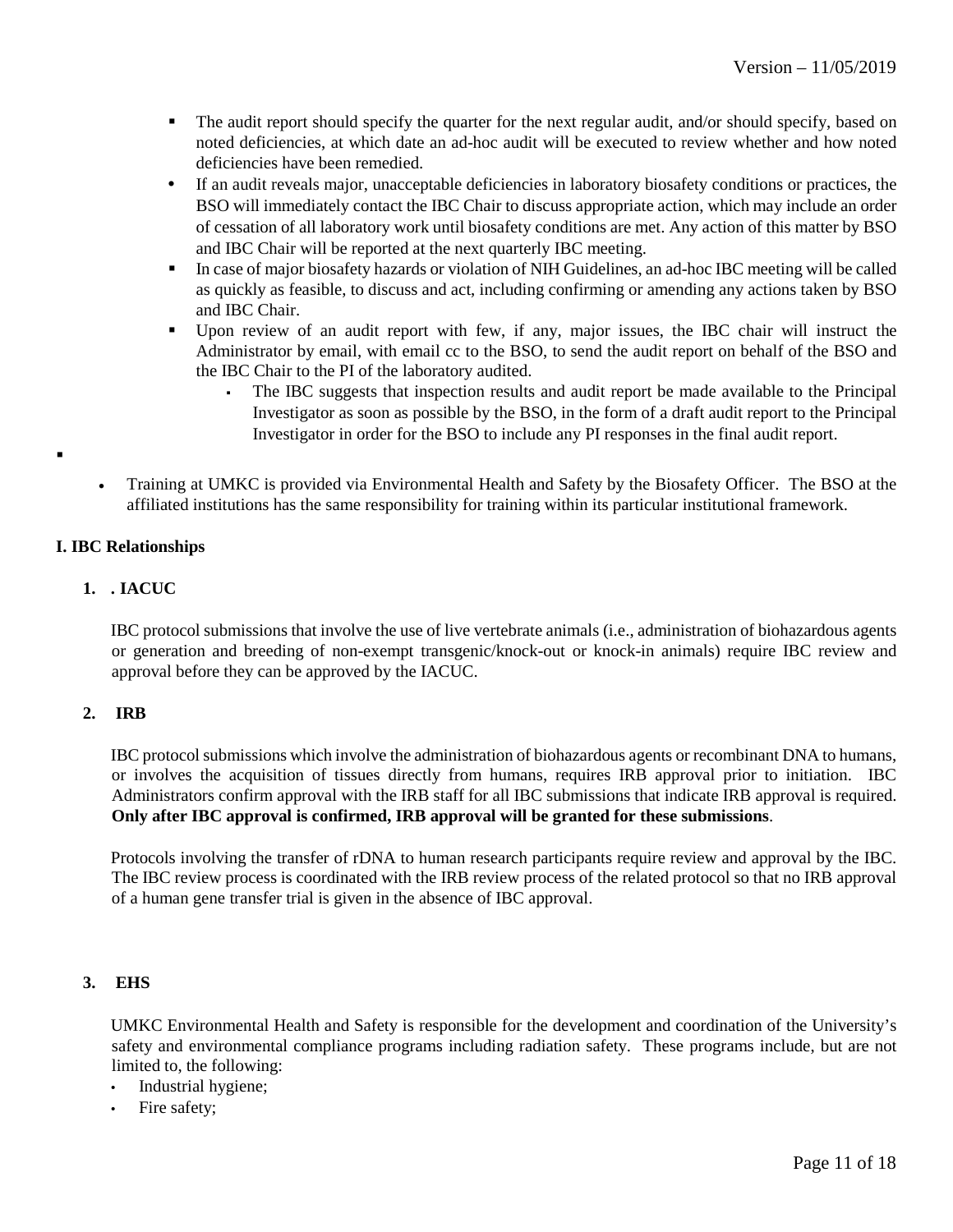- Inspections (All buildings and laboratories comprising the University of Missouri Kansas City are inspected on an annual basis to identify and locate infractions of fire, laboratory, radiation or general safety concerns.);
- Training;
- Plan review;
- Radiation safety;
- Laser safety;
- Emergency response;
- Environmental issues;
- Ergonomics; and
- Regulatory compliance.

At the affiliated institutions, environmental health and safety compliance is the responsibility of equivalent institutional offices and their personnel.

## <span id="page-11-0"></span>**J. Specific IBC Policies**

#### **1. Conflict of Interest**

No member of the IBC may be involved in the IBC's deliberation, review and approval of a submission in which he or she, or his/her spouse/significant other, is listed as an investigator, otherwise expects to be engaged, or has a financial interest, except to provide information requested by the IBC (including information requested during a convened IBC meeting). IBC members are obligated to report their conflict of interest to the IBC Chair prior to discussion of the protocol in question, and to leave the meeting room during discussion and voting on that protocol, unless requested by the IBC Chair to remain during the discussion, prior to the vote, to answer questions or provide additional information.

No member of the IBC, including the Chair and any BSO, may sign a protocol or any other official IBC document in which they have a conflict of interest (COI), as described in the above paragraph. In case of a COI of this kind, the IBC should, as part of the associated decision process that will require a signature, designate an IBC member without a COI to sign the document(s).

#### **2. Transportation of Animals Following Administration of Biohazardous Agents**

Transportation of vertebrate animals off campus, following the administration of biohazardous agents, must be described in the IBC protocol form and approved by the IACUC and the IBC. The description in the IBC protocol should include the route and the method of transport. This transportation information must be consistent to what has been approved by the IACUC.

#### **3. Antibiotic Sensitivity**

Research involving organisms with known human biosafety concerns (BSL-2 and above), which may be partially or fully resistant to treatment by such agents as antibiotics, antivirals and antifungals, must be described in detail, providing human safety health risks, available treatments, proposed containment measures and, if appropriate, specialized testing procedures.

#### **4 . Review of Safety Reports**

During the conduction of human gene therapy, Principal Investigators must submit a written report to the NIH Office of Biotechnology Activities (NIH OSP) with the occurrence of any serious adverse event that is both unexpected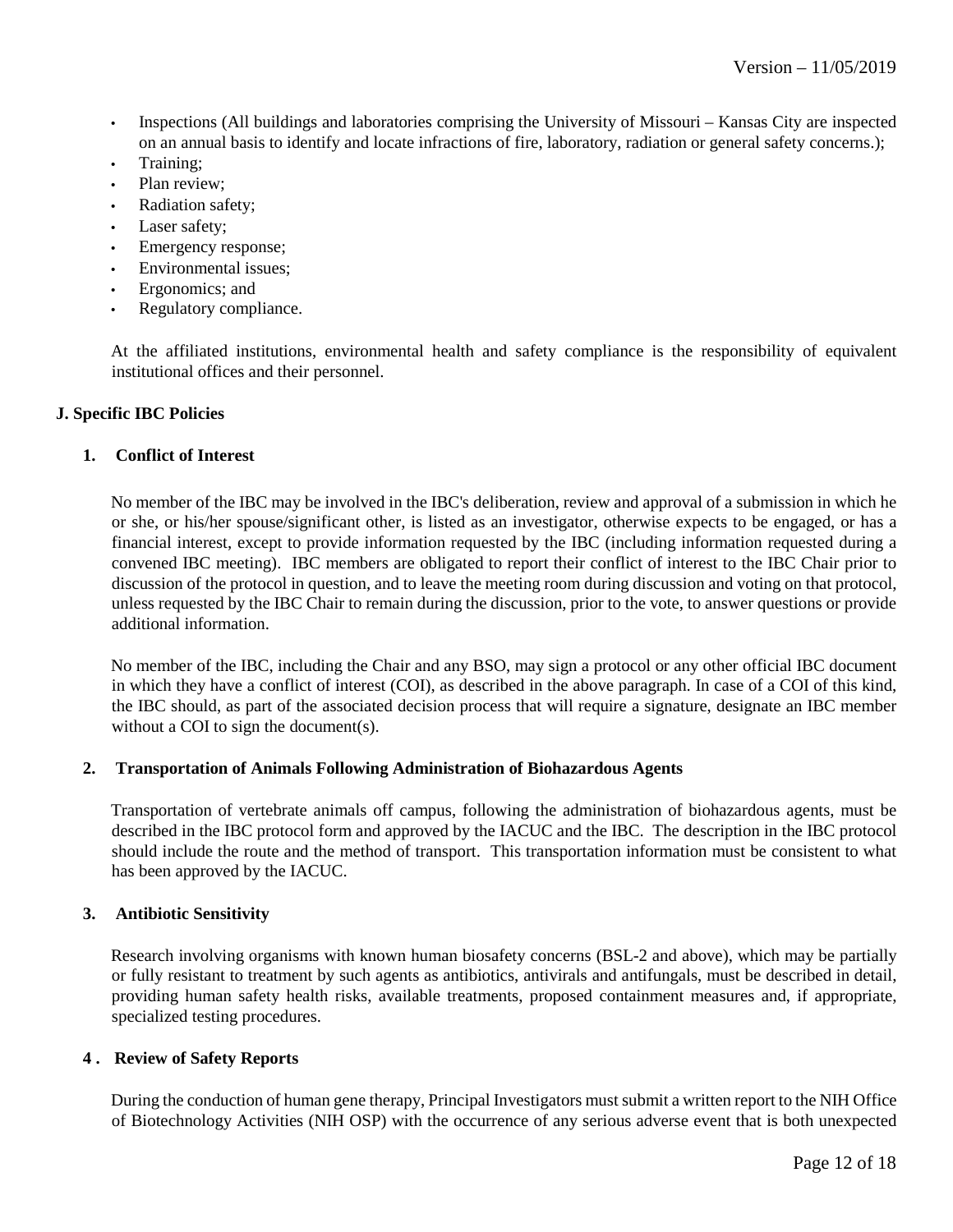and associated with the use of the gene transfer product (i.e., there is a reasonable possibility that the event may have been caused by the use of the gene therapy agent). The University of Missouri – Kansas City IBC must be copied on any such serious adverse event that is reported to the NIH OSP for human subjects under study at the University of Missouri – Kansas City or IBC affiliated institutions.

## **5. Dual Use Research of Concern**

*The United States Government Policy for Institutional Oversight of Life Sciences Dual Use Research of Concern (Policy for Institutional DURC Oversight)* and the *USG Policy for Oversight of Life Sciences Dual Use Research of Concern (March 2012 DURC Policy)* apply to the oversight of life sciences DURC that is either funded by the U.S. Government (USG) or taking place at institutions receiving funding from the USG for life sciences research.

The National Science Advisory Board for Biosecurity (NSABB) has defined dual use research of concern (DURC) as "research that, based on current understanding, can be reasonably anticipated to provide knowledge, products, or technologies that could be directly misapplied by others to pose a threat to public health and safety, agricultural crops and other plants, animals, the environment, material or national security."

#### **Requirements for Institutional Review Entities (IRE)**

The *Policy for Institutional DURC Oversight* describes a range of mechanisms and options for fulfilling the requirement for an IRE:

- Setting up a new committee at the institution for the sole purpose of conducting reviews of research for dual use potential;
- Using an extant committee, such as an institutional biosafety committee (IBC); or
- Using an externally administered committee, such as an IBC or review entity at a neighboring or regional institution, or a commercial entity.
- Regardless of how the requirement for establishing an IRE is fulfilled, the IRE must meet the following criteria:
- Be composed of at least five members;
- Be sufficiently empowered by the institution to ensure it can execute the relevant requirements in Section 7.2.B of the *Policy for Institutional DURC Oversight*;
- Have sufficient breadth of expertise to assess the dual use potential of the range of relevant life sciences research conducted at a given research facility;
- Include persons with knowledge of relevant United States Government policies and understanding of risk assessment and risk management considerations, including biosafety and biosecurity. The review entity may also include, or have available as consultants, at least one person knowledgeable in the institution's commitments, policies, and standard operating procedures;
- On a case-by-case basis, recuse any member of an IRE who is involved in the research project in question or has a direct financial interest, except to provide specific information requested by the review entity; and
- Engage in an ongoing dialogue with the PI of the research in question when conducting a risk assessment and developing a risk mitigation plan.

## **Requirements for the IRE Review Process**

The *Policy for Institutional DURC Oversight* requires the IRE to undertake the following steps in its review of research:

• Verify that the research identified by the PI directly utilizes nonattenuated forms of one or more of the listed agents.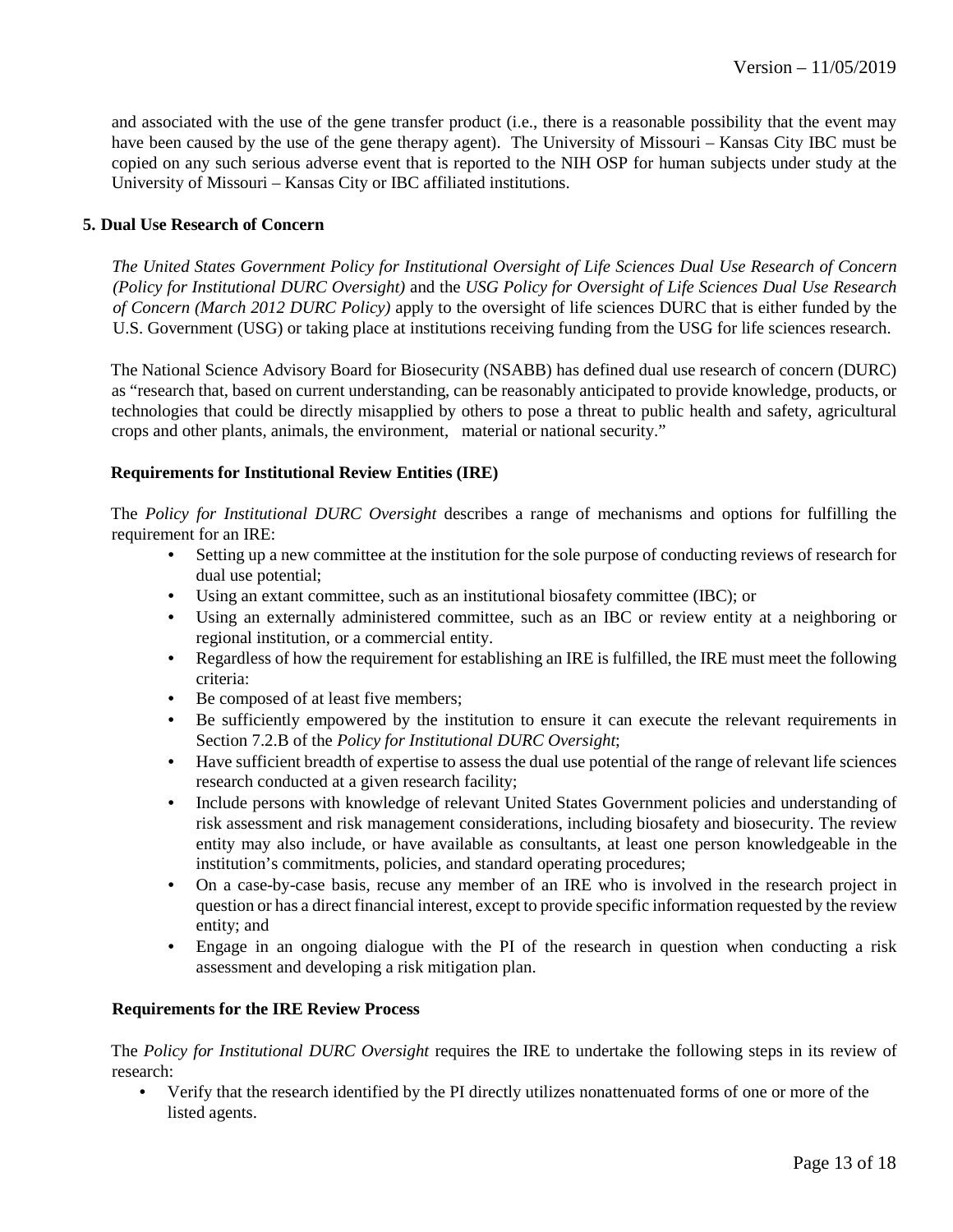- Review the PI's assessment of whether the research produces, aims to produce, or is reasonably anticipated to produce one or more of the listed experimental effects and the final determination of whether the research meets the scope of the *Policy for Institutional DURC Oversight*.
- For research that the IRE determines meets the scope of the *Policy for Institutional DURC Oversight,*  **conduct a risk assessment and determine whether the research meets the definition of DURC.** This assessment should involve the PI, as appropriate.
- **Assess the benefits of the DURC,** while also considering the risks identified in the previous step.
- **Develop a** *draft* **risk mitigation plan** for the identified DURC. This plan should be based on the assessment of the risks and benefits performed in the previous step. More information on drafting risk mitigation plans can be found in **Section D** of the *Companion Guide*.
- **Review, at least annually,** *all* **active risk mitigation plans at the institution.** If the research in question still constitutes DURC, the IRE should modify the plan as needed. More information on the annual review of active risk mitigation plans can be found in **Section E** of the *Companion Guide*.

## **Research Involving the Listed Agents**

To initiate the institutional review process, PIs are to notify the UMKC IRE if they are conducting research that directly uses nonattenuated forms of one or more of the following agents, including but not limited to:

- Avian influenza virus (highly pathogenic)
- *Bacillus anthracis*
- Botulinum neurotoxin (in any quantity)
- *Burkholderia mallei*
- *Burkholderia pseudomallei*
- Ebola virus
- Foot-and-mouth disease virus
- *Francisella tularensis*
- Marburg virus
- Reconstructed 1918 influenza virus
- Rinderpest virus
- Toxin-producing strains of *Clostridium botulinum*
- Variola major virus
- Variola minor virus
- *Yersinia pestis*

## **List of all Select Agents is available at:<https://www.selectagents.gov/SelectAgentsandToxinsList.html>**

The categories of experimental effects are as follows:

- Enhances the harmful consequences of the agent or toxin;
- Disrupts immunity or the effectiveness of an immunization against the agent or toxin without clinical and/ or agricultural justification;
- Confers to the agent or toxin resistance to clinically and/or agriculturally useful prophylactic or therapeutic interventions against that agent or toxin or facilitates their ability to evade detection methodologies;
- Increases the stability, transmissibility, or the ability to disseminate the agent or toxin;
- Alters the host range or tropism of the agent or toxin;
- Enhances the susceptibility of a host population to the agent or toxin; and Generates or reconstitutes an eradicated or extinct listed agent or toxin.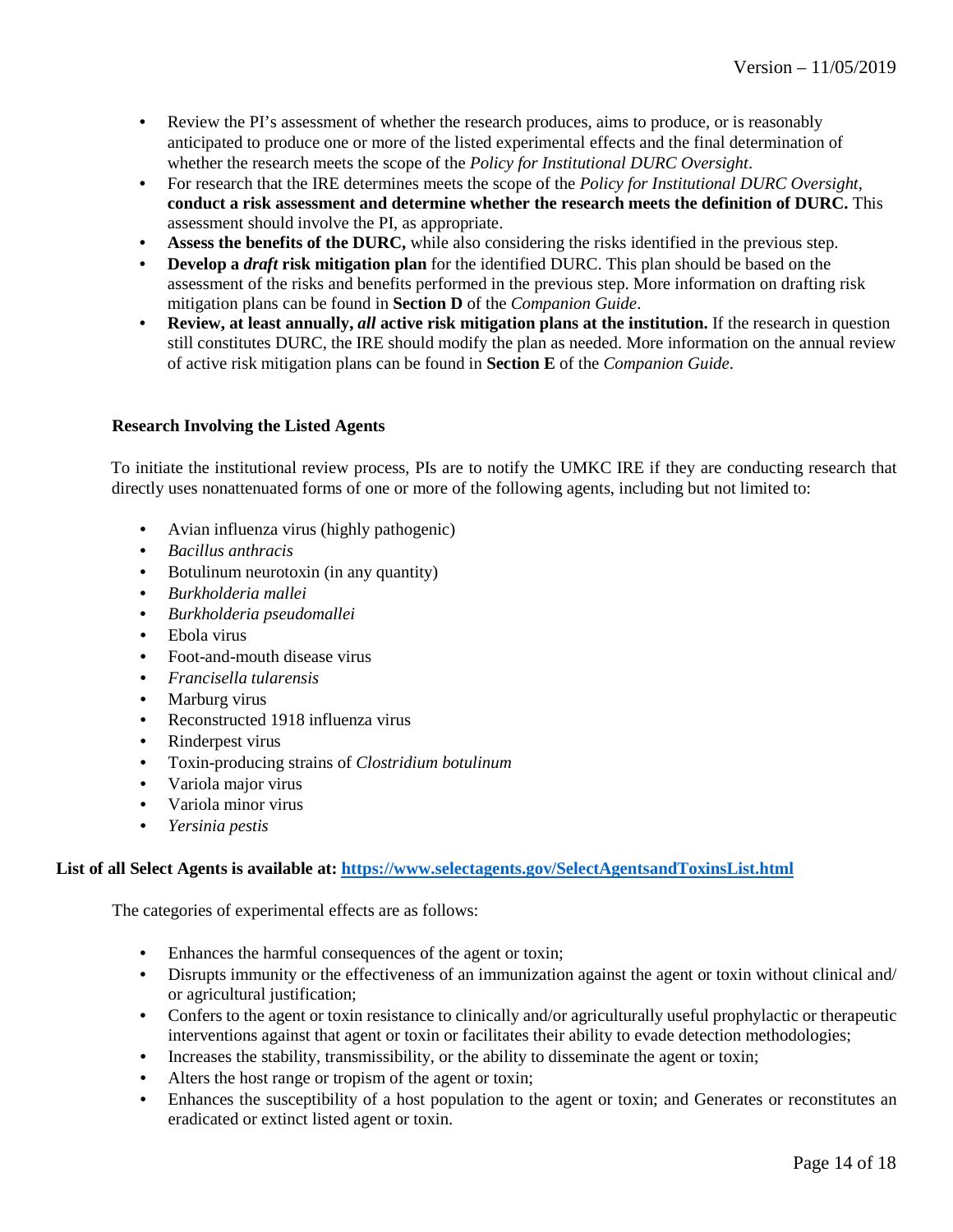## **Principal Investigators have a professional responsibility to:**

- o Understand dual use research issues and concerns.
- o Be aware of the implications of their work and the various ways in which information and products from their work could be misused.
- o Take steps to minimize misuse of their work.
- o Notify the IBC that their research may be categorized as Dual Use Research and needs further evaluation.

The PI is responsible for an in-depth evaluation of a potential DURC application and notification to OSP/NIH.

# **The** *Policy for Institutional DURC Oversight* **requires PIs to notify the institutional review entity (IRE) as soon as any of the following three criteria are met:**

- **The PI's research directly involves nonattenuated forms of one or more of the listed agents;**
- **The PI's research with nonattenuated forms of one or more of the listed agents also produces, aims to produce, or can be reasonably anticipated to produce one or more of the six listed experimental effects; or**
- **The PI concludes that his or her research with nonattenuated forms of one or more of the listed agents that also produces, aims to produce, or can be reasonably anticipated to produce one or more of the six listed experimental effects** *may* **meet the definition of DURC and should be considered (or reconsidered) by the IRE for its DURC potential.**

#### **6. Accidents Involving Biohazardous Material Spills**

Any spill involving a biohazardous material must be reported to the BSO.

#### Exposures

• All exposures (inhalation, inoculation, ingestion or skin contact) involving biohazardous material must be immediately referred to EHS, Occupational Health, or equivalent offices designated by UMKC or the affiliated institutions.

## NIH Reporting Requirements

- Significant problems with or any violations of the NIH Guidelines including all accidents and exposures involving recombinant DNA, must be reported to the IBC Administrator as soon as possible, certainly well within the specified deadlines for OSP/NIH reporting. The IBC Administrator will prepare a report and will notify NIH and appropriate institutional officials.
- Serious Adverse Events (SAEs) involving human gene therapy trials must be reported by the Principal Investigator to the IBC Administrator and Chair, to EHS and directly to OSP/NIH well within the 24-hour reporting deadline. The IBC will remove details from the Meeting Minutes to protect proprietary information and to comply with all applicable HIPAA and privacy regulations and expectations.

#### **7. Non-Compliance with the NIH Guidelines - Procedure for Reporting Concerns:**

The IBC investigates all concerns brought to its attention. Concerns can be made to any IBC member and should indicate, times, dates, places and procedures of concern. The Public is invited to submit concerns to the Office of Research Services. The more specific information provided, the more effective will be the IBC evaluations.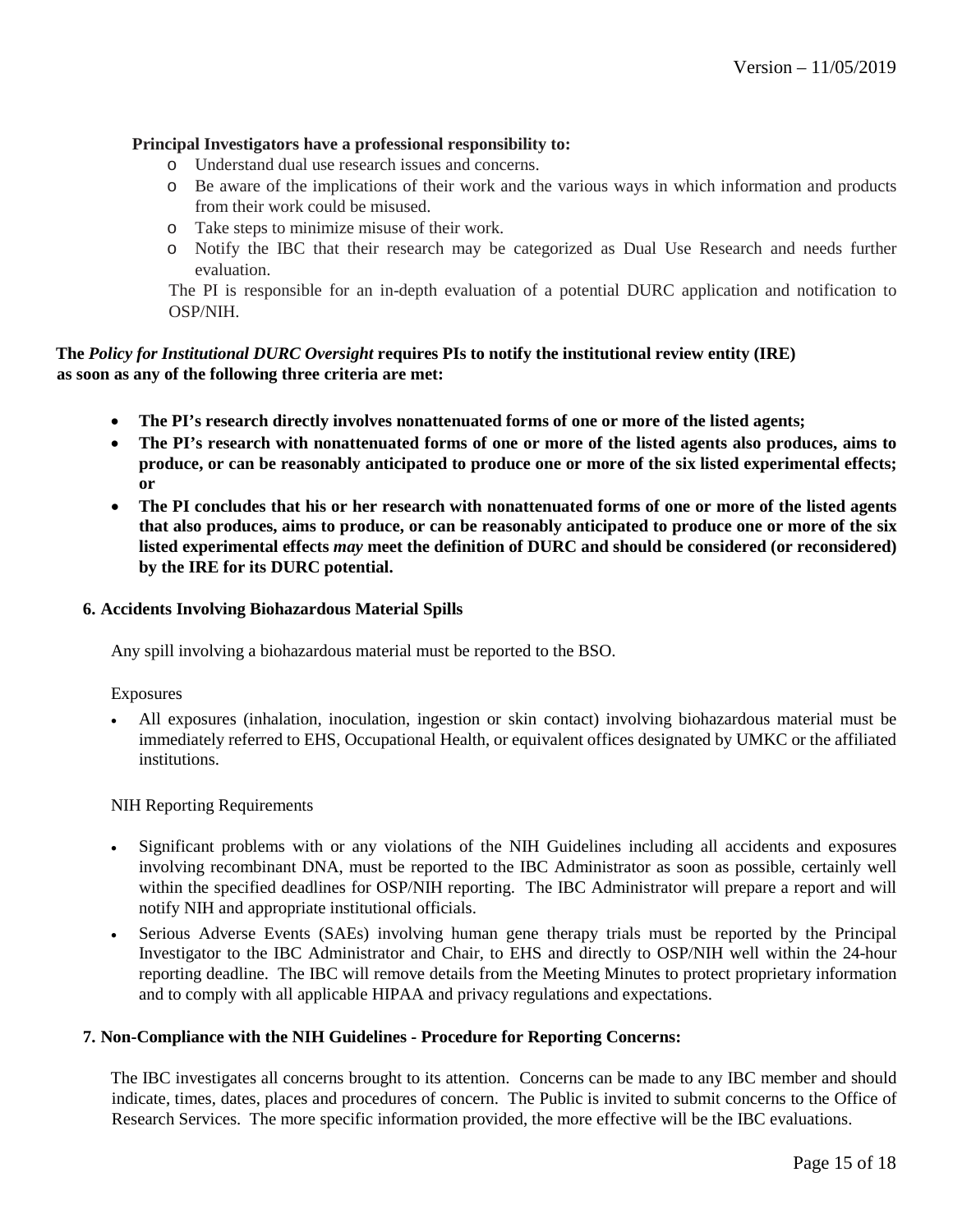Initial Evaluation and Actions:

- The IBC Coordinator reviews the allegations and immediately notifies the IBC Chair, BSO, Director of EHS, and other appropriate Institutional Official.
- The IBC Coordinator submits a report to the IBC Chair or the co-chair if the Chair is not available or if the Chair is involved with the protocol to which the concern is related and to the BSO. If appropriate to the particular concern, or if the Chair and Co-Chair are both not available, other IBC members will be notified and charged with acting on behalf of the Chair in implementing this procedure. The Chair, the Co-Chair or other IBC member acting on behalf of the Chair, will promptly initiate an investigation of the circumstances underlying the concern.

## Investigation:

• A subcommittee appointed by the Chair, should conduct the investigation of the circumstances underlying the concern and report findings to the IBC. It is important to avoid actual or perceived conflicts of interest in this process and to protect the identity of the complainant. The IBC should charge the subcommittee to gather information and should impose a deadline for reporting to the IBC. The time allowed will depend on the initial determination whether immediate action may be required.

The nature and sources of the information required will vary depending on the circumstances, but may involve:

- Interviewing complainants (if known), any persons against whom allegations were directed, and pertinent program officials;
- Observing the environment;
- Reviewing any pertinent records, (e.g. protocol and other documents).

The subcommittee investigator(s) should provide a report to the IBC that summarizes:

- the concern(s) as reported to the IBC,
- the results of interviews.
- the condition of the environment.
- the results of records and other document reviews,
- any supporting documentation, such as correspondence, reports, and animal records,
- conclusions regarding the substance of the concerns *vis-à-vis* requirements of the NIH, and institutional policies, procedures, and protocols,
- recommended corrective actions and deadlines, if appropriate.

IBC consideration of the concern and determination of corrective actions:

- The report of the subcommittee investigation should be provided to all IBC members,
- The IBC may vote electronically to accept the recommendations of the investigating subcommittee, offer further suggestions or comments, or request a convened meeting to discuss the concern and/or the report. Any member request for a convened meeting to consider a concern must result in a convened meeting.

Based upon the report of the investigation, the IBC will determine required actions, if any.

IBC determinations may include, but are not limited to:

- investigation did not reveal an issue of non-compliance,
- investigation revealed non-compliance,
- related aspects of the program require further review,
- other related institutional programs may require review.
- For any non-compliance with standards accepted by the IBC, the IBC must prescribe corrective actions along with appropriate deadlines and reporting requirements. The IBC must also determine whether the